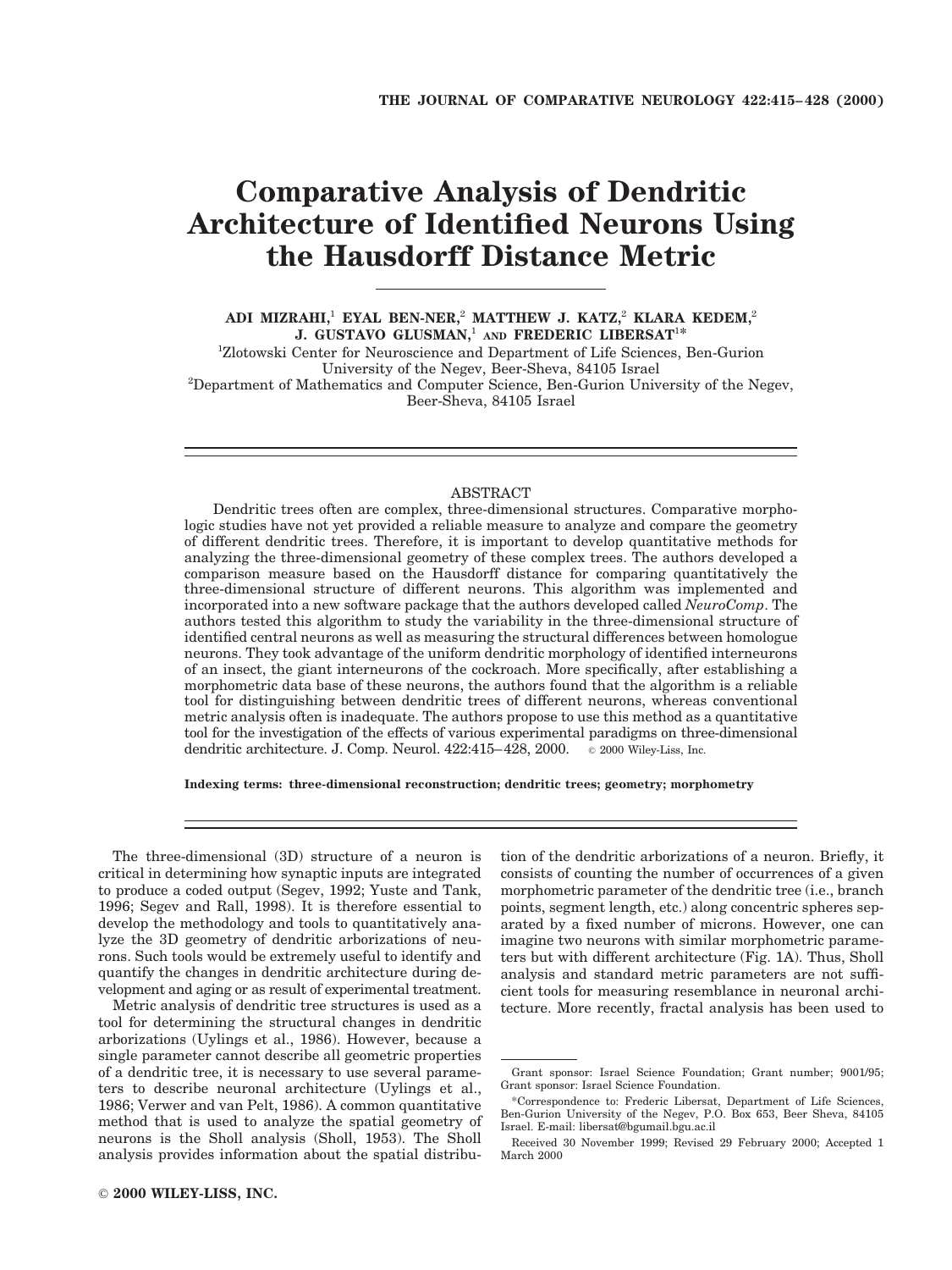

Fig. 1. **A:** Schematic example of three dendritic trees with similar standard morphometric parameters. Cell a and cell b share the same number of branch points, total length, and surface area (denoted by numbers, which represent thickness). The cells differ in the number of end points, "path distance," "parent-daughter ratio," and "number of dendrites." Cell b and cell c share all standard measurements mentioned above. **B:** The principle of the Hausdorff distance (HD). The set

evaluate the complexity of neuronal dendritic arborization (Smith et al., 1989, 1996). Fractal dimension is a measurement of complexity that is useful for describing the shapes of objects quantitatively, because one can associate fractal dimension values with complexity of form. Although the fractal dimension can be useful to evaluate the complexity of a 2D or 3D object, it cannot be used for determining the degree of resemblance between two dendritic trees. The purpose of the current study was to rectify this deficiency by developing an efficient tool with which to analyze the degree of resemblance between neuronal arborizations.

One area of research in computational geometry is to devise metrics for determining the degree of similarity between two images. Determining the degree of resemblance between two shapes can be approached by using a distance measure, which is based on the Hausdorff distance (HD; Huttenlocher and Kedem, 1990; Huttenlocher et al., 1991; Chew et al., 1997; Chew and Kedem, 1998). It has been demonstrated that the HD is a suitable measure for image comparison (Huttenlocher et al., 1993).

To evaluate the effects of specific factors on the 3D geometry of neurons, it would be of great advantage to use neurons with a uniform, 3D architecture. These could be used as templates for examining the effect of various experimental manipulations on their geometry. Identified neurons are a prevalent feature of the invertebrate ner-

shown on the left (SET A) consists of 3 points that match exactly the group of 3 points in the set on the right (SET B). Therefore, the HD between SET A and SET B is  $0$  (or SET A = SET B). By contrast, SET B is a set of 4 points, one of which is at a distance (d) away from the closest point in SET A. Therefore, the HD between SET B and SET A is "d".

vous system: These neurons show a characteristic morphology and physiology. A very well-studied example of such neurons is the abdominal giant interneurons (GIs) of crickets and cockroaches (Mendenhall and Murphey, 1974; Daley et al., 1981). The GIs are a small group of individually identified neurons, and considerable information is available on their sensory input, motor output, and cellular properties (Daley et al., 1981; Blagburn and Beadle, 1982; Ritzmann, 1984; Bacon and Blagburn, 1992; Blagburn et al., 1996; Hill and Blagburn, 1998).

In this study, we present a new method for the quantitative comparison of 3D dendritic structures based on the HD. We tested the practicality of this method by computing the variability in the 3D structure of dendritic trees of consistently identifiable central neurons. A preliminary report of this data was presented previously in abstract form (Mizrahi et al., 1999).

# **MATERIALS AND METHODS Animals**

Freshly moulted adult cockroaches (*Periplaneta americana*) from the laboratory colony were used in all experiments. Cockroaches were raised in plastic barrels, kept at 27–32°C, and provided with water and cat chow as needed.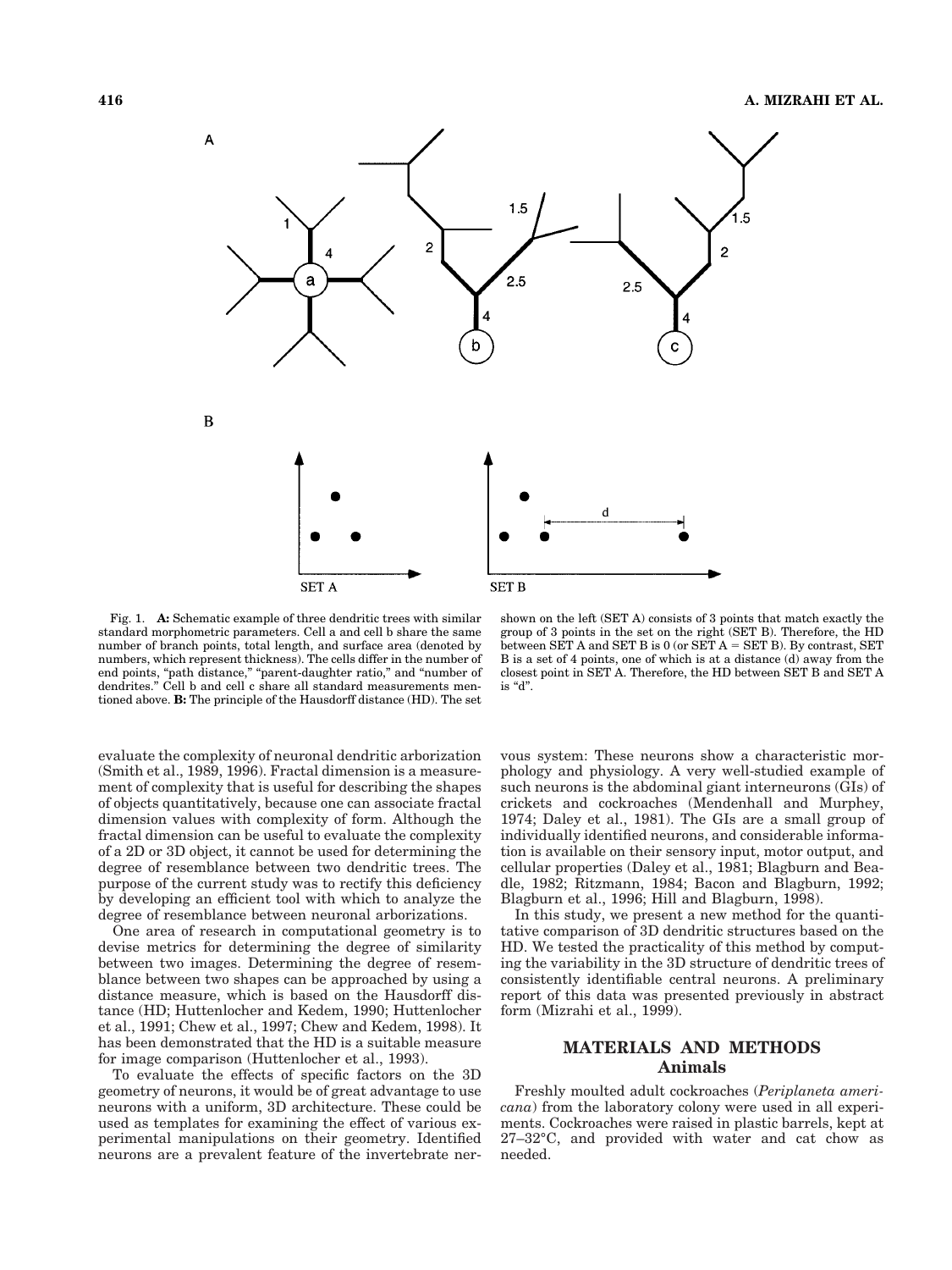#### **Staining and histology**

Cockroaches were pinned dorsal side up on a recording platform after cutting the legs and wings. Then, the ventral nerve cord was exposed from the second abdominal ganglion (A2) to A6, as described previously (Libersat, 1992). GIs were impaled in the axon between the A5–A6 connectives with a glass microelectrode (resistance,  $20-40$  M $\Omega$ ) filled with 2% neurobiotin in 1 M KCl. Neurobiotin was ionophoresed (20 nA depolarizing pulses; duration, 200 msec; frequency, 4 Hz) into the axon for 30–60 minutes followed by a diffusion period of 1 hour. The abdominal nerve cord was dissected out into a Sylgard dish and fixed in 2.5% glutaraldehyde in Millonig's buffer (MB), pH 7.4. The nerve cord was then dehydrated in 30%, 50%, 70%, 90%, and 100% ethanol for 10 minutes each; transferred to propylenoxide; and then rehydrated into MB. To facilitate the penetration of molecules into the tissue, the nerve cord was incubated in collagenase/ dispase (1mg/ml) in MB at 37°C for 1 hour. The tissue was then reacted with avidin-conjugated horseradish peroxidase (Vectastatin ABC kit; Vector Laboratories, Burlingame, CA) diluted in MB with 1% Triton-X overnight. Subsequently, the tissue was presoaked with  $3,3'$ diaminobenzidine tetrahydrochloride (DAB; Isopac; Sigma, St. Louis, MO) diluted in a solution of MB containing 0.25%  $\text{NiCl}_2$ , 0.25% $\text{CoCl}_2$ , and 1% Triton-X at 4°C in the dark and then oxidized with 0.015% hydrogen peroxide. After the DAB procedure, the tissue was mounted with Permount (Fischer Scientific, Fair Lawn, NJ) onto custom-made, 0.5-mm-thick slides.

#### **3D reconstruction**

Each neuron was visualized through a BH-2 Olympus microscope (Olympus, Tokyo, Japan) with an oilimmersion lens  $(\times 100; \text{ NA}, 0.8; \text{ working distance}, 0.66)$ mm). The neurons were reconstructed with a commercial, 3D reconstruction system (Neurolucida; Microbrightfield Ltd., Brattleboro, VT). Only neurons that were filled to the tip of the finest distal dendrites were reconstructed. Each reconstructed neuron consisted of  $\approx 4,000-6,000$  digitized points, each represented by X, Y, and Z coordinates and the diameter of the tapered branch. Basic morphometric parameters were computed with the Neurolucida Explorer software (version 3; Microbrightfield Ltd.). Comparative measurements were computed with the NeuroComp software developed in our laboratory.

The photomicrograph shown in Figure 2A was taken through a compound light microscope (BH2; Olympus) equipped with integrated control of digital camera and microscope focal-positioning equipment using a  $\times 10$  objective. Optical sections were acquired at  $5-\mu m$  steps (in the Z axis) and were collapsed as a projection image by using the average command of the imaging software (IPLab Spectrum). The photomicrograph shown in Figure 2A is a scanned image of a photomicrograph that was taken through the compound light microscope (BH2; Olympus) with an Olympus SC35 camera.

#### **Alignment and scaling**

The alignment of the GIs is a two-step procedure. First, the GIs were aligned by a rotation parallel to the posterior-anterior axis according to measures of the three radii of the ganglion, as described by Jacobs and Nevin (1991). Then, for cell-cell comparison with the Hausdorff

method, two GIs were aligned at their respective junctions between the link segment, the dendritic tree, and the axon (Fig. 6). Because we could not find any correlation between any given morphometric parameter and ganglion size, we did not rescale the neurons. The histologic procedure caused a uniform shrinkage of roughly 30%, which was not corrected.

#### **Morphometric analysis**

GIs were examined quantitatively in several ways: first, by the metric parameters number of branches, total dendritic length, and total dendritic surface area and fractal dimension. The general distribution of dendritic trees was analyzed by using the Sholl concentric-spheres method (Sholl, 1953). The spheres were centered at the alignment node, spaced apart by 20  $\mu$ m (Fig. 5A) throughout the dendritic tree, and the number of branching points within each sphere was counted. The spatial distribution of the GIs was analyzed by using the HD for comparing pairs of dendritic trees. A software package, NeuroComp, was developed based on this method [more details concerning this software package can be found at http://www.cs. bgu.ac.il/ $\approx$ benner/project/ (Unix)]. The main features of the package are the comparison between pairs of dendritic trees and the visualization of the compared neurons in various ways: 3D appearance, space occupancy by the two neurons (logic OR), space occupancy by both neurons (logic AND), and space occupancy by only one neuron (logic XOR). The software also enables the user to manipulate and view the neuron's position in space. The software was developed in  $C++$  on Unix and on WinNT. Below, we describe the HD for measuring resemblance between dendritic trees.

## **HD and its variations**

*Definition*: The symmetric HD [H(A,B)] between two point sets,  $A = (a_1, \ldots, a_n)$  and  $B = (b_1, \ldots, b_m)$ , is computed by taking the maximum of what is called the two "oneway" HDs,

$$
H(A,B) = \max(h(A,B), h(B,A)),\tag{1}
$$

in which the one-way HD from A to B is defined as

$$
h(A,B) = \max_{a_i \in A} \ dist(a_i, B), \tag{2}
$$

where the distance between a point  $a_i$  and the set B is defined as

$$
dist (ai, B) = \min_{bj \in B} \rho(ai, bj),
$$
 (3)

and  $\rho$  ( $a_i$ , $b_j$ ) is the distance between points  $a_i$  and  $b_j$ .

The function h(A,B) is the *one-way* HD from A to B. It is the distance of the farthest point of A from any point in B. The one-way HD is not symmetric, whereas H(A,B) is symmetric. However, knowing the values of h(A,B) and h(B,A) gives more insight into the amount of inclusion of A in B, and vice versa. The HD principle is illustrated in Figure 1B, in which two sets of points in the plane, A and B, are shown. A consists of three points, and B consists of four points. The three points on the left side of B match A exactly, but B has an outlying point at a distance d from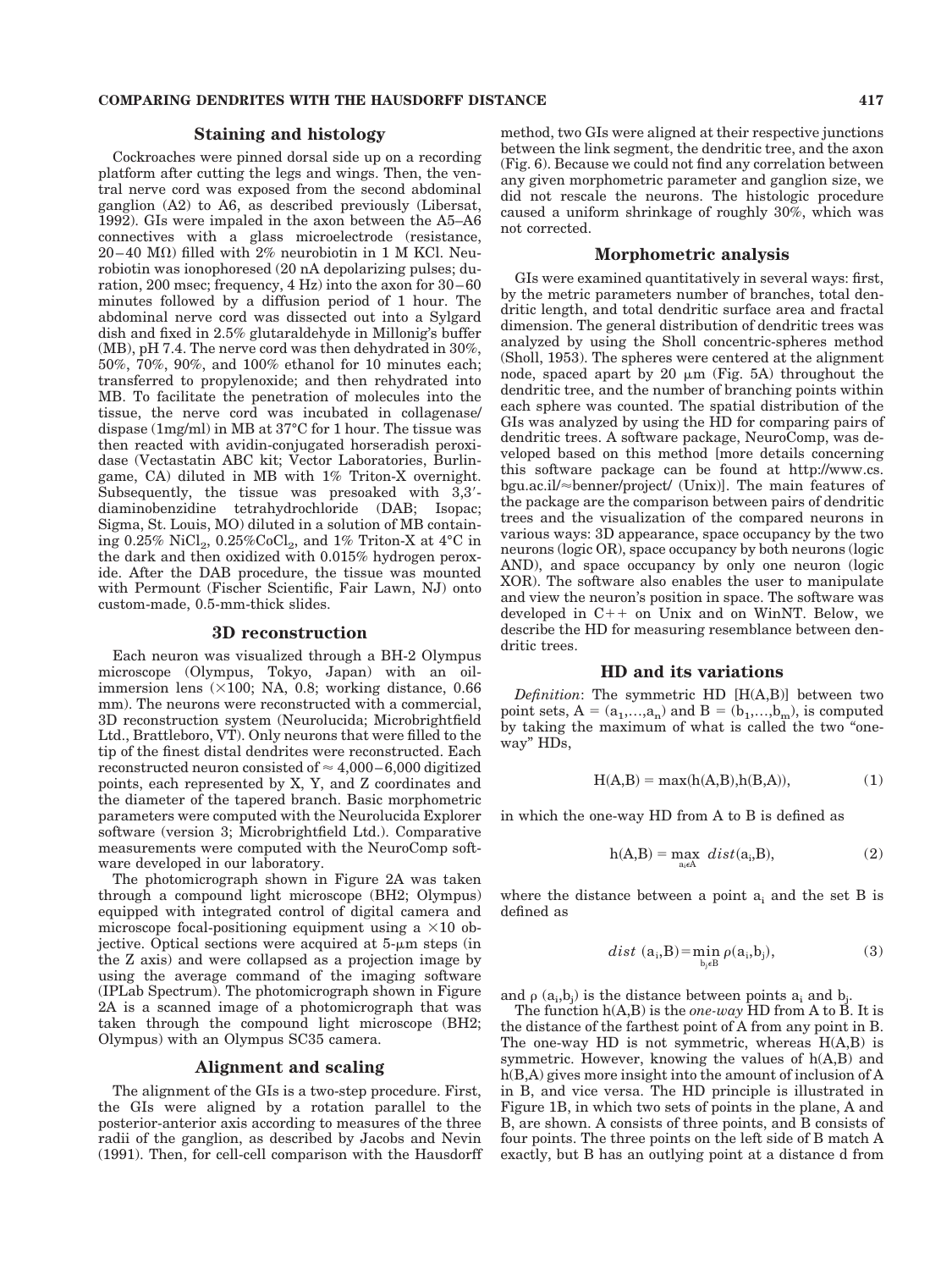

Fig. 2. Identified giant interneurons (GIs). **A:** Photomicrograph of a neurobiotin-labeled right GI<sub>1</sub> in a wholemount of the last abdominal ganglion shown in the dorsal view. **B:** Three examples of each reconstructed GI (GI<sub>1</sub>, top; GI<sub>2</sub>, middle; GI<sub>3</sub>, bottom) shown in the dorsal view. The left GI<sub>1</sub> is the same neuron shown in A. Scale bars = 150  $\mu$ m in A; 250  $\mu$ m in B.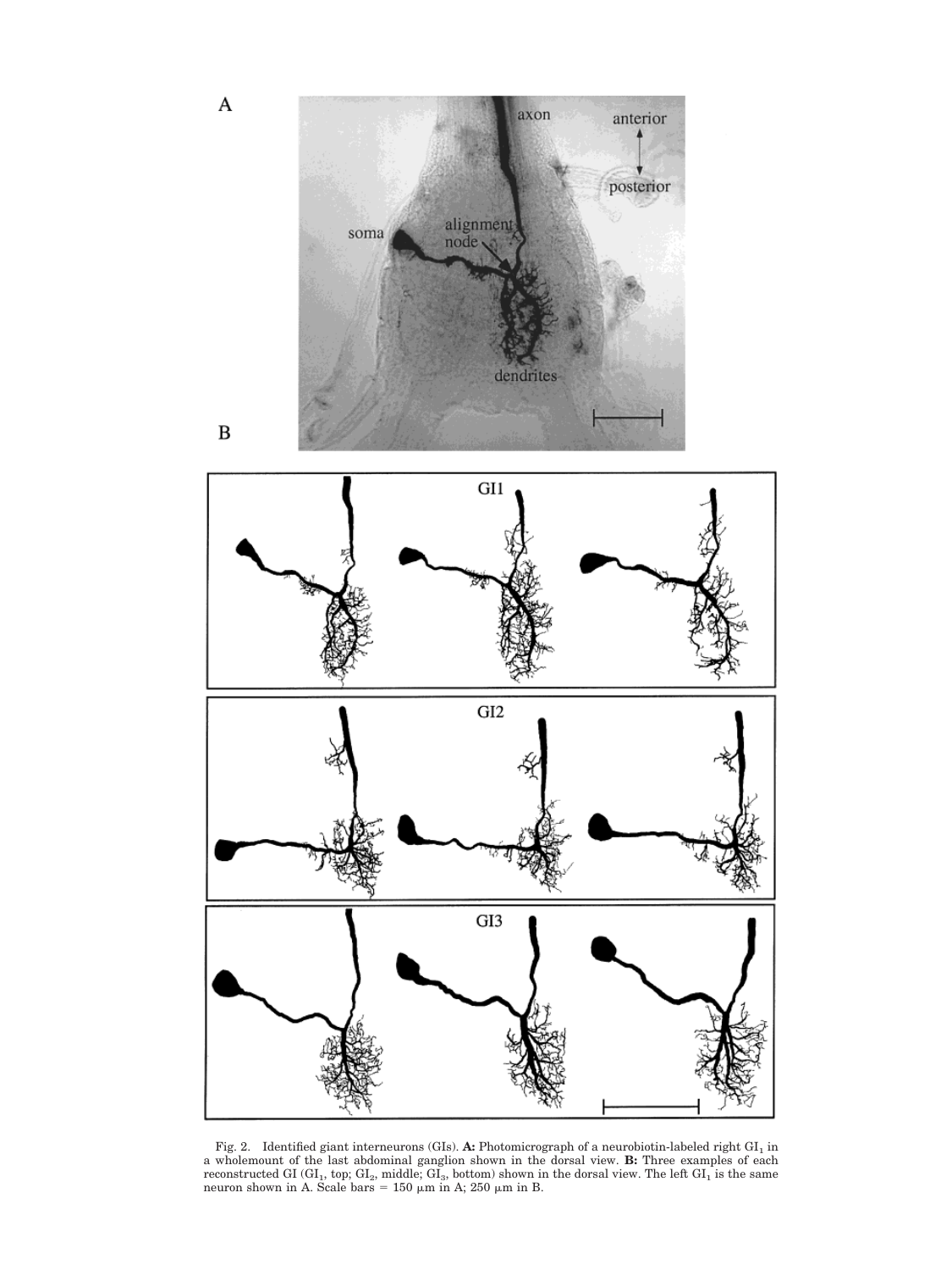#### **COMPARING DENDRITES WITH THE HAUSDORFF DISTANCE 419**

the closest point in A. According to Equation 2,  $h(A,B) = 0$ , whereas  $h(B,A) = d$ : Thus,  $H(A,B) = d$ .

A variation of this method takes into account that the measured coordinates of the points are imprecise within a certain tolerance,  $\varepsilon$ . A point  $a_i$  is considered identical to a point  $b_j$  if the distance  $\rho(a_j, b_j)$  is  $\lt \varepsilon$  (we say in this case that  $a_i$  and  $b_i$  are "ε-close"). We define  $p(A,B)$  as the percent of points of A that are  $\varepsilon$ -close to B and  $p(B,A)$  as the percent of points of B that are ε-close to A. Compatible with Equation 1, the symmetric measure  $P(A,B)$  is

$$
P(A,B) = min(p(A,B),p(B,A)).
$$
\n(4)

In the example shown in Figure 1B, if  $\varepsilon$  is set to a value  $\leq$ d, then  $p(A,B)$  is 100%, and  $p(B,A)$  is 75%. If  $\varepsilon$  is set to a value  $> d$ , then  $p(A,B)$  and  $p(B,A)$  are 100%. We define this variation of the HD distance as the Hausdorff match (HM).

#### **Implementing the HM between dendrites**

After aligning two dendritic trees, we take the 3D bounding box, which includes the dendritic trees, and divide it into "voxels" of 2  $\mu$ m<sup>3</sup> to create a 3D grid within the bounding box. Then, each dendritic branch of each tree is converted into a set of points that fills the branch volume, as shown in Figure 6. All points that fall in the same voxel are reduced to a single point. Such sets of points are referred to as "dendritic clouds." All HM comparisons discussed below use dendritic clouds as their input files.

Given two dendritic clouds, A and B, we compute for each point  $a_i \in A$  the distance da<sub>i</sub> to its closest point in B. Similarly, for each point  $b_i \in B$ , we compute db<sub>i</sub>, the distance to its closest point in A. The largest number in the set  $\{da_i\}$  is the one-way HD from A to B. We calculate  $\{da_i\}$ , in percent values, for different ε and construct a graph for different ε. Interpreting this in terms of ε-closeness, for any given distance ε, the graph gives us the percentage of points of A that are within distance ε of B. In the same, way we build the graph for the set B (Fig. 7).

Given the limited ability to fine tune our rotational alignment, we compute  $p(A,B)$  and  $p(B,A)$  for a small number of spatial rotations of the cell. Our computation looks for the best result in  $\pm 7^{\circ}$  in all axes.

#### **RESULTS**

## **Quantitative morphometric analysis of the GIs using standard methods**

A qualitative description of the morphology of the GIs has been provided by Daley et al. (1981). The GIs are located in the last or most posterior ganglion of the nerve cord. This ganglion results from the fusion of the five most posterior segmental abdominal ganglia. The GIs are subdivided into two functional groups: the ventral GIs (vGIs) and the dorsal GIs (dGIs). Each group consists of three pairs of bilateral cells. Each neuron's morphology was described from 2D projections that were generated from camera-lucida drawings of cobalt-stained neurons. This work describes qualitatively and quantitatively the architecture of the three ventral GIs  $(GI_1, GI_2, and GI_3)$ . We examined the morphology of these three identified GIs by sampling 26 neurons ( $n = 5$  GI<sub>1</sub>,  $n = 16$  GI<sub>2</sub>, and  $n = 5$  $GL_3$ ).

A neurobiotin-stained  $GI_1$  in wholemount is shown in Figure 2A. The GIs are monopolar neurons with a soma contralateral to the axon and dendritic tree. The soma is located outside the neuropil on the edge of the ganglion. It is connected to the axon and the dendritic tree by a neurite that we refer to as the *link segment*. The somata of  $GI_1$  and  $GI<sub>3</sub>$  are located in the anterior part of the ganglion, whereas the soma of  $GI_2$  is found in a more posterior location. The dendritic trees of the GIs are distributed mainly in the posteromedial part of the neuropil and do not cross to the opposite side of the ganglion. However, some short, individual dendrites arise from the link segment. In addition, a small neuronal tree branches out of the axon in the anterior part of the ganglion. These neuronal processes are not included in our quantitative analysis, because this study focused on the dense dendritic tree.

Three reconstructed examples of  $GI_1$ ,  $GI_2$ , and  $GI_3$  from different animals are presented in Figure 2B as projection images in the dorsal view  $(GI_1, top; GI_2, middle; GI_3,$ bottom). Based on these examples, it is apparent that the architecture of each GI is unique, thereby illustrating the concept of consistently identifiable neurons. Dendrograms of each GI provide a 2D schematic representation of the branching structure of the dendritic tree (Fig. 3).  $GI_1$ shows two main primary dendrites. The largest dendritic tree projects posteriorly, and the smaller dendritic tree projects dorsally. The larger dendritic tree of  $GI_1$  has a maximum branching order of  $26 \pm 7$  (average  $\pm$  S.D.; n = 5) and a maximum path distance from the dendritic root to the most distal dendrite reaching values of  $350-400 \mu m$ (Fig. 3A). The dendritic tree of  $GI<sub>2</sub>$  is more compact, with four to five major primary dendrites (projecting radially from the main dendritic root). The larger dendritic tree of  $GI<sub>2</sub>$  exhibits a maximum branch order of  $17 \pm 1$  (average  $\pm$  S.D.; n = 10), where most dendrites reach approximately 200  $\mu$ m in their maximum path distances (Fig. 3B). Finally,  $GI<sub>3</sub>$  exhibits only one large dendritic tree. The maximum branching order of the single dendritic tree is  $18 \pm 3$  (average  $\pm$  S.D.; n = 5). Path distances of the dendritic tree of  $GI_3$  may reach over 400  $\mu$ m (Fig. 3C).

A quantitative analysis comparing the number of branch points, total lengths, and total surface areas is presented in Figure 4. Despite the fact that these cells are different morphologically, we found no significant differences in these parameters among the three neurons [analysis of variance (ANOVA);  $P > 0.05$ ]. Variability of the metric parameters ranged from a minimal coefficient of variance of 0.07 (surface area of  $GI_3$ ) to a maximum of 0.35 (surface area of  $GI<sub>2</sub>$ ). Based on these metric parameters, we could not identify any morphometric parameter that was more variable or less variable than the others.

To compare the geometry of the GIs, we analyzed the gross spatial distribution of the dendritic trees of  $GI_1$ ,  $GI_2$ , and  $GI<sub>3</sub>$  by using Sholl's concentric-spheres method (Fig. 5). The dendritic tree of  $GI<sub>2</sub>$  is the most compact of all three GIs, because it spreads over a radius of only 200  $\mu$ m; the density of the number of branching points peaks at a radius of 80  $\mu$ m from the center. The dendritic branching points of  $GI_1$  and  $GI_3$  are distributed more uniformly throughout the tree and spread over a maximum distance of 320  $\mu$ m and 280  $\mu$ m, respectively. Analysis of other metric parameters of the dendritic trees (i.e., number of intersecting segments, length, and surface area) within the Sholl spheres showed a distribution comparable to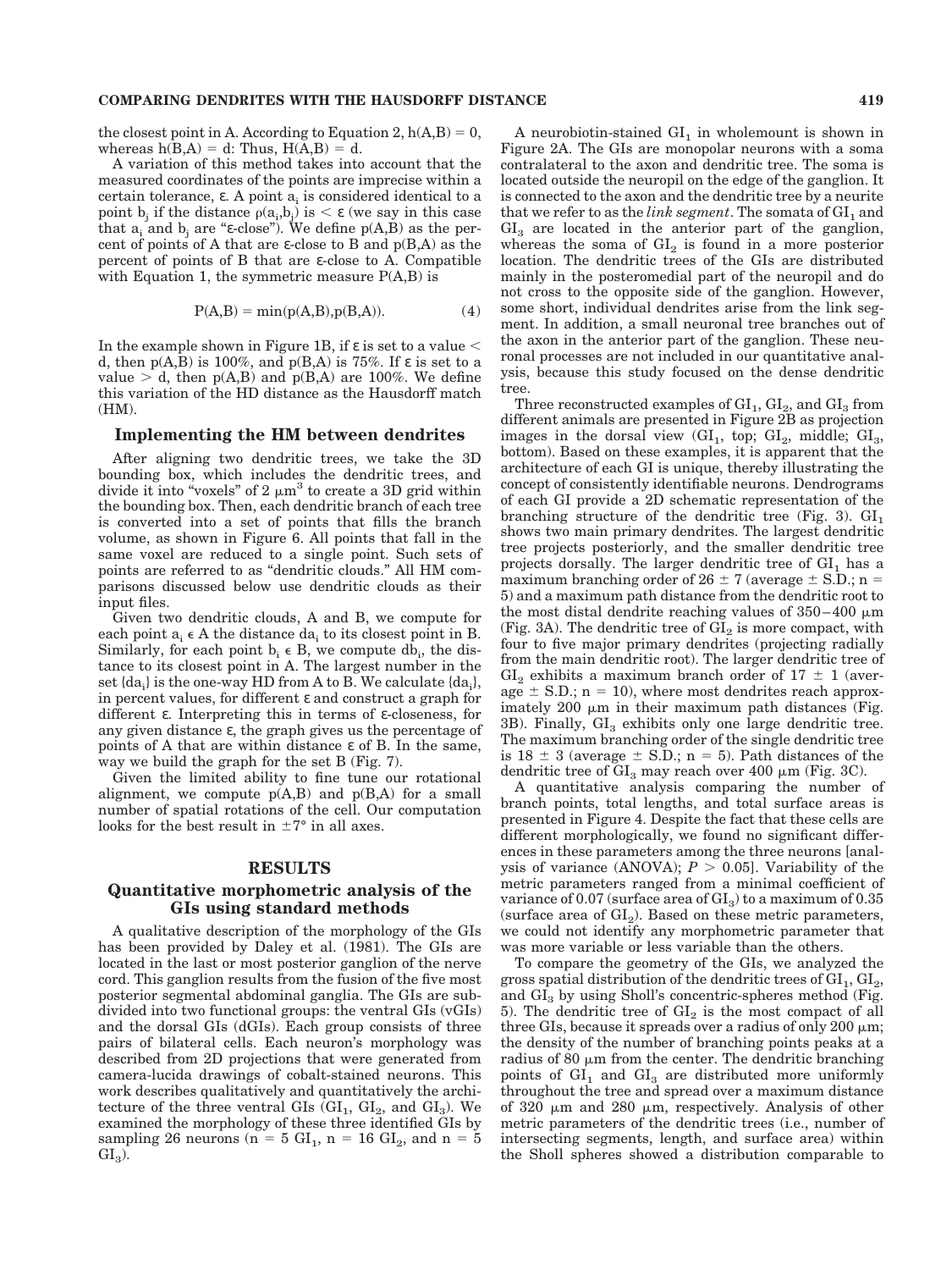that of the number of branching points for these three neurons (data not shown). The results from the Sholl analysis indicated some differences in the general spatial distribution between  $GI_2$  and the other two  $GI_8$  ( $GI_1$  and  $GI<sub>3</sub>$ ). In contrast, this analysis did not reveal any major difference between  $GI_1$  and  $GI_3$ .

Finally, we also analyzed the fractal dimension (FD) of the GIs by using the box counting method (Neuroexplorer version 3.10) as an additional tool to compare the architecture of the dendritic trees of the GIs. We found no significant difference (t-test;  $P > 0.7$ ) between the  $GI_1$ group (FD = 1.22  $\pm$  0.04), the GI<sub>2</sub> group (FD = 1.21  $\pm$ 0.04), and the  $GI_3$  group (FD = 1.20  $\pm$  0.03).

#### **Quantitative morphometric analysis of the GIs using the HM method**

First, we transform each reconstructed dendritic tree into a set of points that we refer to as a *dendritic cloud* (Fig. 6). Each cloud point is assigned an *address* (x, y, z coordinates) in the 3D grid. These dendritic clouds are the input files for the HM comparison. The need for an unbiased, quantitative tool to measure resemblance between dendritic trees is illustrated in Figure 7A for three dendritic trees of GI<sub>2</sub>. How much do these cells resemble one another? It is difficult to establish the degree of resemblance among these cells. To overcome this difficulty, we analyzed the architecture of these neurons by using the HM method. In this version, we measured the percentage of points of one cell that lay within a given distance from the points of the other cell ( $\varepsilon$ -closeness): We call it the HM. If the HM is high for a relatively small distance  $\varepsilon$ , then the two dendritic trees are similar in shape. Because the test described above is not symmetric, each pair is compared twice, and the lower HM is then chosen as the symmetric HM for the given pair. For example, consider the two cells from Figure 7A (cells a and b). Comparing cell a with cell b is different than comparing cell b with cell a, as shown by the two curves of the "one-way" HM test in Figure 7B. In this case, at any checked distance  $\epsilon$ , cell a has more overlapping points in cell b (Fig. 7B, "a in b") than b has in a (Fig. 7B, "b in a"). Thus, the symmetric HM test for these two cells will be the "lower" value, or the "b in a" curve. The resemblance between dendritic trees a and b at an ε-closeness of 2 voxels is 32% (Fig. 7B, solid circle), and the resemblance at an ε-closeness of 5 voxels is 62% (Fig. 7B, open circle). The HM curves for the three examples in Figure 7A are shown in Figure 7C. By using this test, cells b and c have higher resemblance than cells a and b or than cells a and c.

We tested the HM method on neurons that have visible morphologic differences, such as  $GI_1$  and  $GI_3$ , to determine whether the HM measure discriminates between these neurons, in which morphometric comparison (Fig. 4) and Sholl analysis (Fig. 5B) did not. Figure 8 shows that the HM test detected the differences between these two neurons. Comparison of all possibilities between neurons from the same group, (i.e.,  $GI_1$  vs.  $GI_1$  and  $GI_3$  vs.  $GI_3$ ; n = 5 for each) yielded high similarity values (Fig. 8, triangles; each curve represents the average data calculated from 20 comparison curves). In contrast, comparison between different groups (i.e.,  $GI_1$  vs.  $GI_3$ ) yielded lower similarities (Fig. 8, circles; data calculated from 50 comparison curves). An analysis of covariance (ANCOVA) showed no significant difference  $(P > 0.05)$  between the two intragroup curves  $\langle GI_1 \rangle$  vs.  $GI_1 \rangle$  and  $GI_3 \rangle$  vs.  $GI_3$ ). In contrast,



Fig. 3. Dendritic trees of the three GIs. Left: Dendograms showing schematic representations of the branching pattern of the GIs shown on the right. Right: Representations of the dendritic trees of the three GIs that were made with the NeuroComp software.  $\mathbf{A:} \mathrm{GL}_1$ .  $\mathbf{B:} \mathrm{GL}_2$ .  $\mathbf{C:}$ GI<sub>3</sub>. Scale bar = 100  $\mu$ m.

there was a significant difference  $(P < 0.01)$  between each intragroup curve and the intergroup curve  $(GI_1 \text{ vs. } GI_3)$ . For example, at an ε-closeness of 5 voxels, the similarities of the intragroup are 63% and 76%, whereas the similarity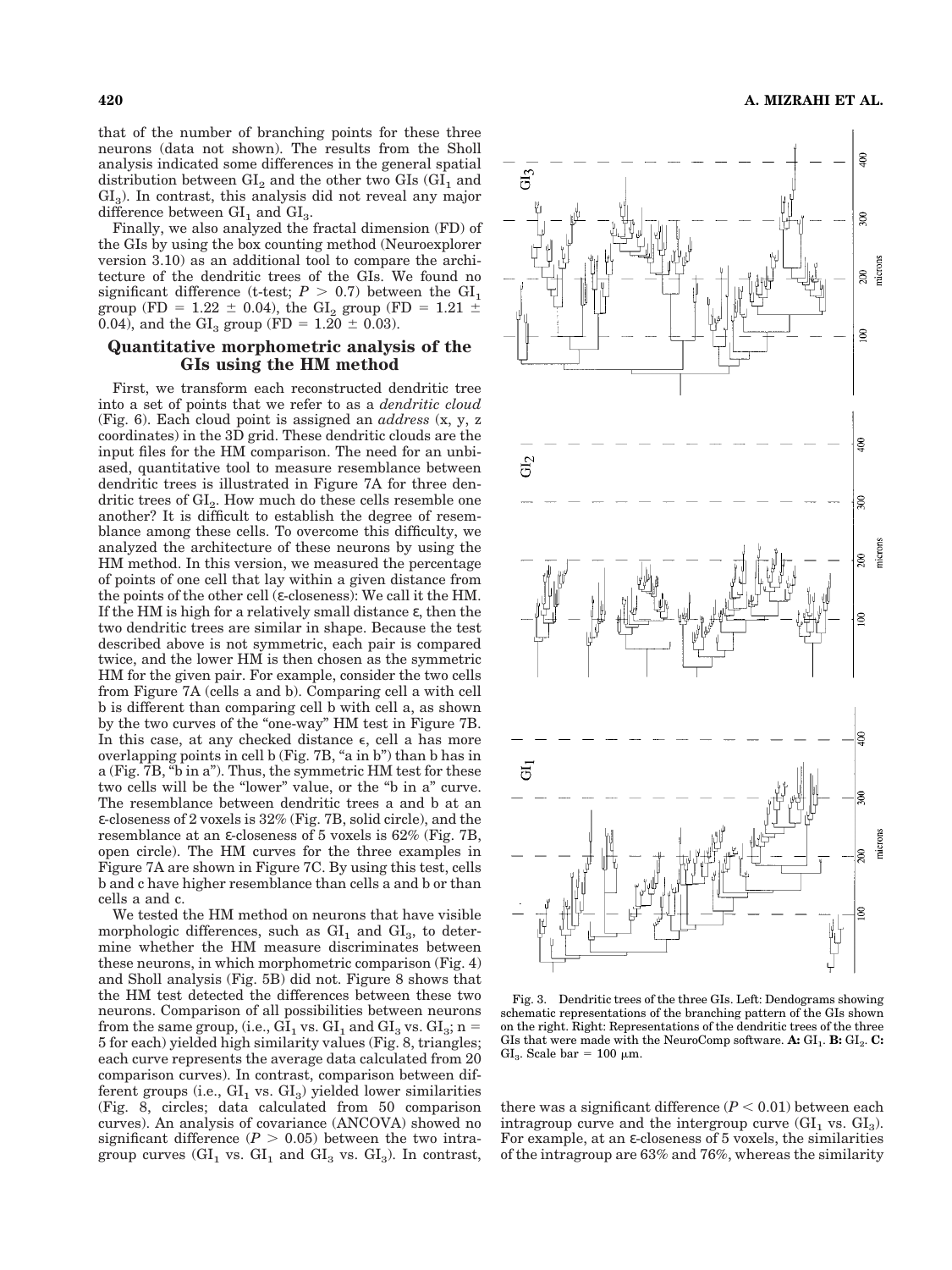#### **COMPARING DENDRITES WITH THE HAUSDORFF DISTANCE 421**



for the intergroup is only 40% (Fig. 8, dashed line). This demonstrates that the HM can discriminate the geometric differences between these different cell types.

Bilateral symmetry of the central nervous system is a feature that offers the opportunity to test the HM method further, because one can examine the morphologic differences between a specific GI and its homologous contralateral counterpart. One such example is shown in Figure 9A for a pair of  $GI<sub>2</sub>$ s that were stained in the same animal. Our rationale was that, if the HM is an efficient tool to compute differences between two geometric structures, then it should compute a greater difference between homologous neurons from different individuals than be-

Fig. 4. Histograms of three metric parameters for the dendritic trees of the three GIs. **A:** Histogram showing the total number of branch points. **B:** Histogram showing the total length. **C:** Histograms showing the total surface area. None of these metric parameters was significantly different among the GIs (analysis of variance;  $P > 0.05$ ).

GI1

 $n=5$ 

GI3

 $n=5$ 

GI<sub>2</sub>

 $n=10$ 

tween homologous neurons from the same individual. We double stained and analyzed pairs of  $GI<sub>2</sub>$ s from the same animal (n =  $6 \text{ GI}_2$ s from 3 animals). Figure 9A (left) shows a photomicrograph of two homologue  $GI<sub>2</sub>$ s that were stained within a single animal. Figure 9A (right) shows an additional homologue pair from a different animal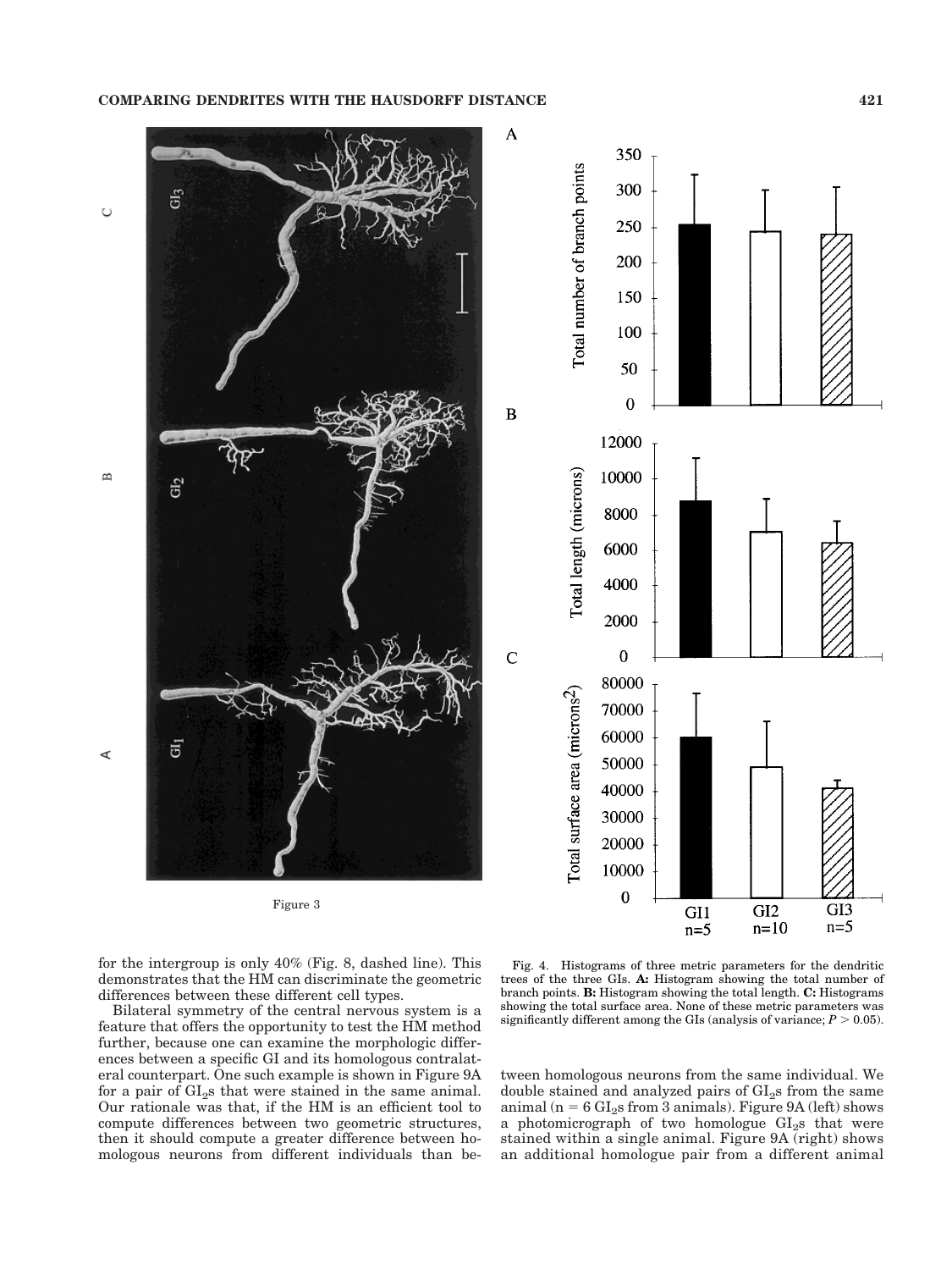

Radius from center (microns)

Fig. 5. Comparative analysis of the GIs using Sholl's concentric-spheres method. **A:** All neurons were aligned to the alignment node between the link segment, axon, and dendritic root. Concentric spheres spaced 20  $\mu$ m apart were centered at this alignment node. **B:** Sholl plot for GI<sub>1</sub>, GI<sub>2</sub>, and GI<sub>3</sub> for the distribution of number of branch points along the dendritic field. Graph points represent average values.

after reconstruction. Analysis of the dendritic resemblance between cells from the same animal or from a different animal shows that homologue  $GI<sub>2</sub>$ s (left vs. right) from the same animal show a higher degree of similarity (Fig. 9B, circles; data were calculated from 6 comparisons) than  $GI<sub>2</sub>$ s from different animals (Fig. 9B, squares; data were calculated from 90 comparisons;  $P <$ 0.01; ANCOVA).

Standard morphometric analysis of the left-right homologous neurons is presented in Table 1. The variances in Table 1 are smaller than the variances of the histograms shown in Figure 4 (t-test;  $P < 0.001$ ). Note that the morphometric parameters of the  $GI<sub>2</sub>$ s that were stained as pairs had lower absolute values than those for single neurons. Parts of the dendritic trees of the two stained GI<sub>2</sub>s overlapped in a small region of the neuropil. In this small region, the dendritic branches were not reconstructed. Thus, both the standard metrics and the HM tests showed higher similarities for homologous neurons from the same individual than from different individuals. In this case, the HM test reinforced the standard morphometric analysis.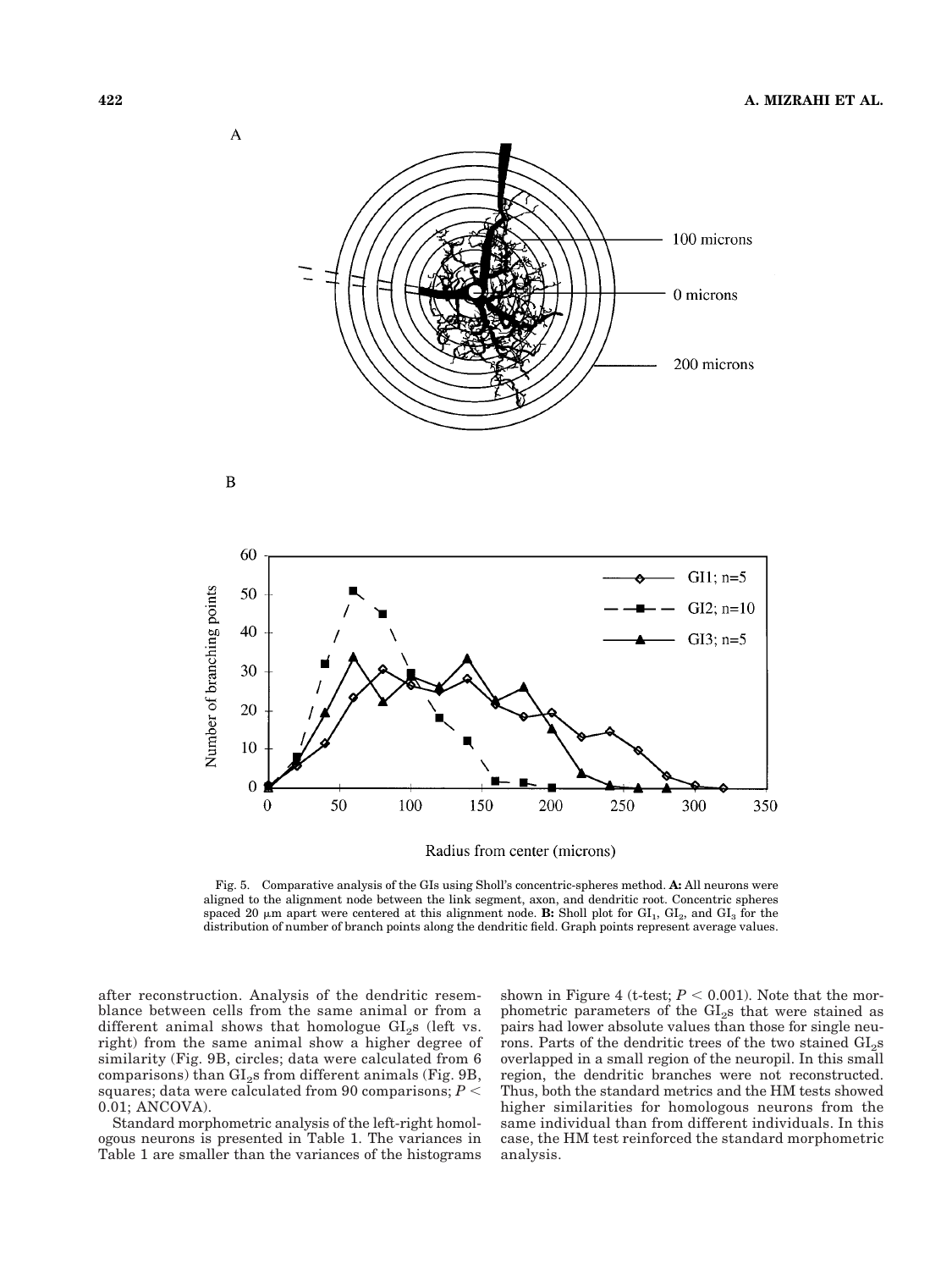

Fig. 6. Dendritic tree alignment and conversion into dendritic clouds for the Hausdorff match (HM) comparison. **A:** Dendritic trees of two GIs (GI<sub>1</sub>, brown; GI<sub>3</sub>, purple) aligned to their "alignment node" (AN; indicated by the white arrow). **B:** The dendritic trees shown in A after conversion into dendritic clouds (top, dorsal view; bottom, posterior view). Scale bar = 150  $\mu$ m.

## **DISCUSSION**

In this work, we have established a quantitative morphologic data base of three identified GIs. We chose these three neurons because their dendritic architecture is fairly similar. We quantitatively analyzed the similarity in their dendritic architecture by using a novel method based on the HD measure to compare pairs of dendritic trees.

# **Why a new metric?**

One of the major problems in morphologic analysis of dendritic trees is the lack of a reliable measure for com-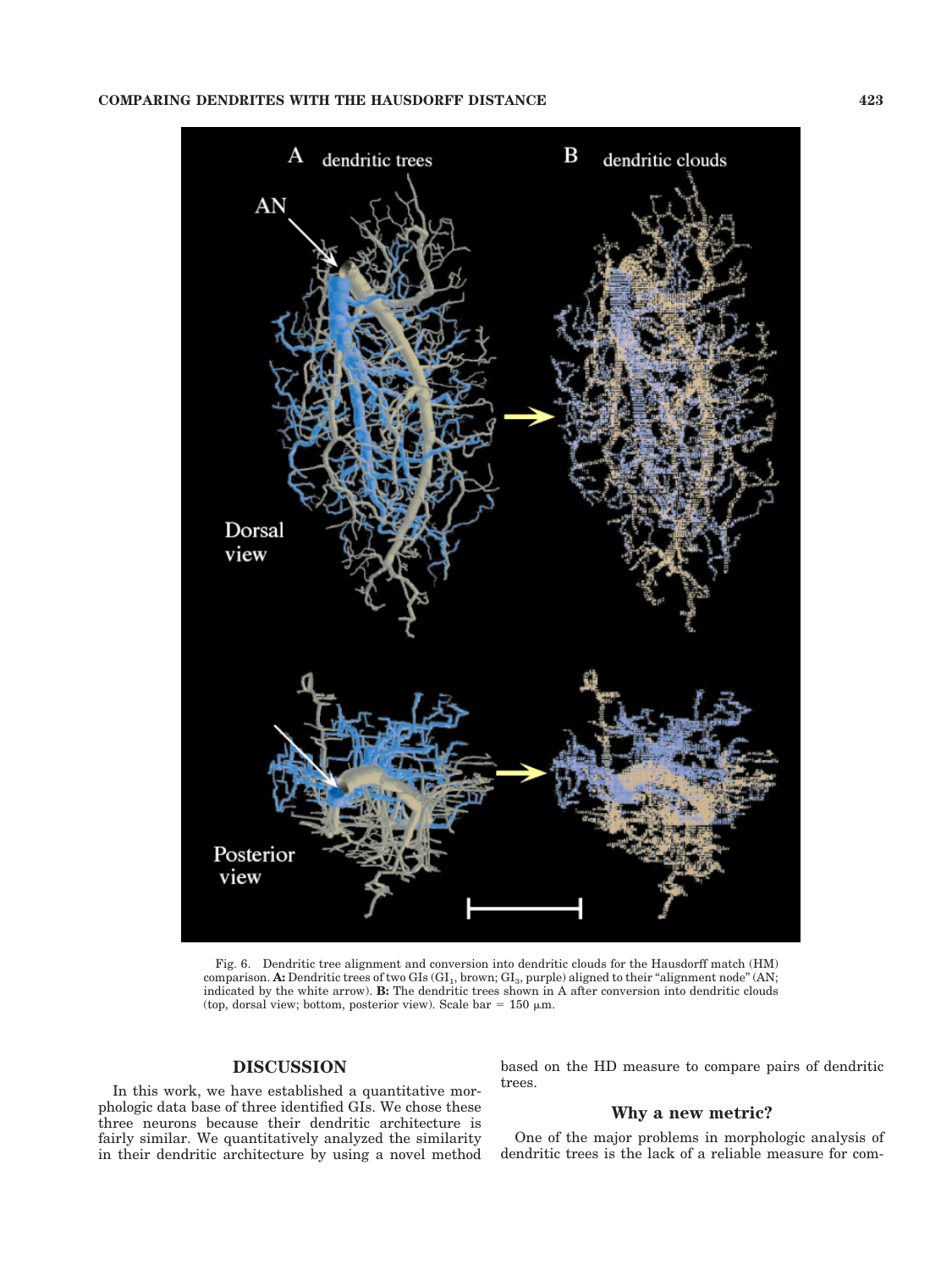

Fig. 7. HM comparison between dendritic trees. **A:** Three dendritic trees of  $GI_2$  in the dorsal and posterior views (a-c; note that the axons are not drawn). **B:** Result curves of an HM comparison between dendritic tree a and dendritic tree b (from A). The solid line represents the comparison of "a in b," which yields better inclusion values than the "b in a" comparison (dashed line). Based on these two comparisons, we choose the curve with the lower values (i.e., "b in a") to be the

symmetric HM result between dendritic trees a and b. At a voxel distance of 2, these two dendritic trees have 32% overlap (solid circle), whereas, at a voxel distance of 5, it increases to 62% (open circle). **C:** HM comparison of the three dendritic trees (a–c) from A. Dendritic trees b and c have higher resemblance ("bc" curve) than a and b ("ab" curve), or a and c ("ac" curve). Scale bar =  $150 \mu m$ .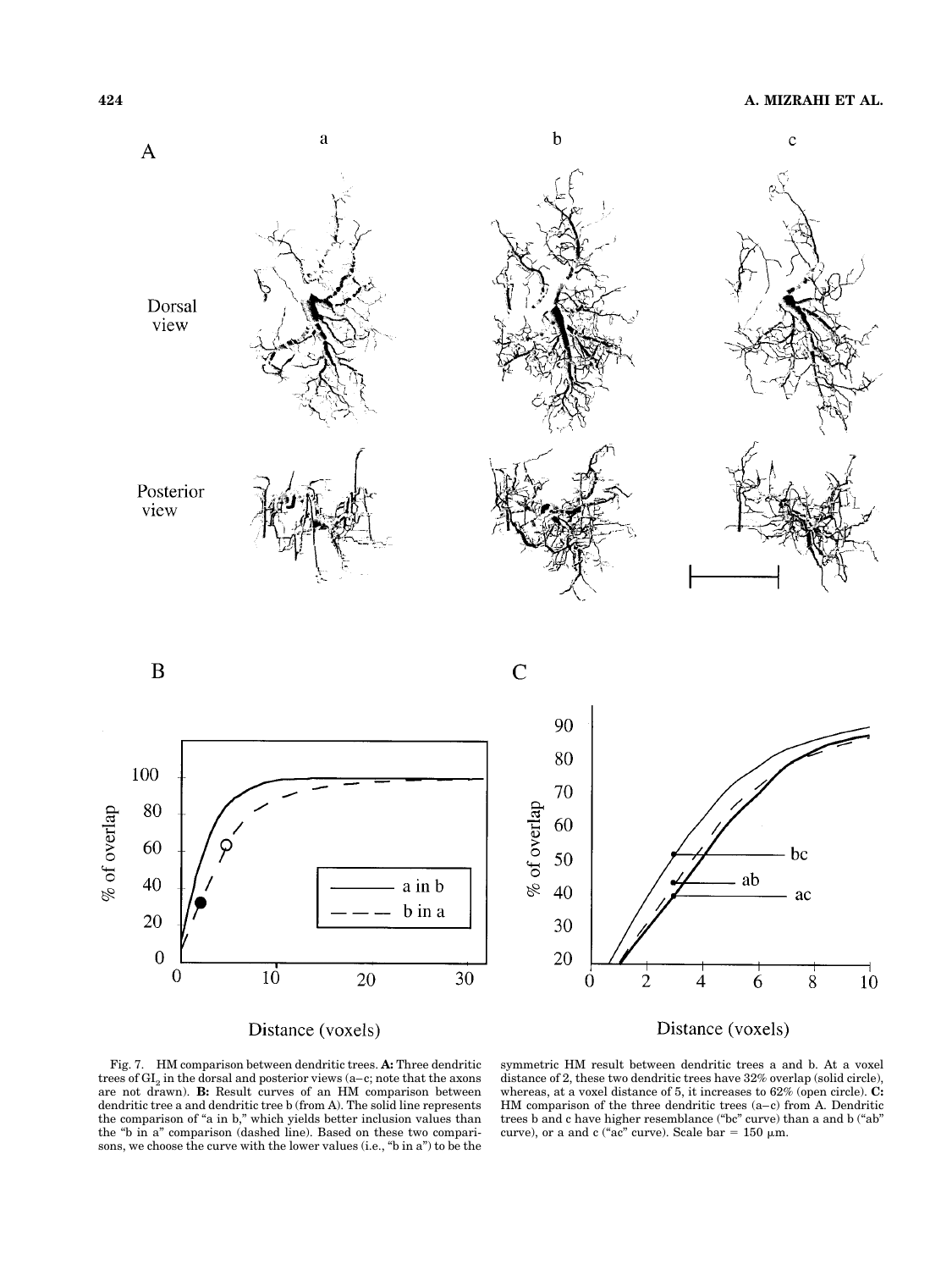

Distance (voxels)

Fig. 8. HM comparison can discriminate between dendritic trees with different architecture. The graph plots the HM comparison curves for two groups of identified neurons  $(GI<sub>1</sub>$  and  $GI<sub>3</sub>)$ , within each group ( $GI_1$  vs.  $GI_1$  and  $GI_3$  vs.  $GI_3$ ; triangles), and between groups ( $GI_1$ vs.  $GI<sub>3</sub>$ ; circles). The dashed line marks an ε-closeness at 5 voxels. At

paring the geometry of these complex trees. The problem of comparing complex structures, such as dendritic and axonal trees, usually has been addressed by standard measures (length, surface area, number of branches, etc.). Although Sholl's analysis (Sholl, 1953) has been criticized because it combines topologic parameters with metric parameters and is not orientation-sensitive (Uylings et al., 1986), it is by far the most commonly used method for the spatial analysis of dendritic trees. The spatial orientation and density of dendritic trees also has been studied by using different methods, including "principal axes," "circular orientation," and "cartesian grid density" methods (Uylings et al., 1986). Such methods usually result only in general orientations of the dendritic tree where important geometric information is lost. More recently, methods based on fractal analysis have been developed and implemented to describe the complexity of dendritic trees (Smith et al., 1989, 1996; Caserta et al., 1995). A major disadvantage of all of these metric tools is that they do not discriminate between dendritic trees with similar degrees of complexity but different spatial morphologies. Jacobs and Theunissen (1996) recently presented a method to quantify the spatial distribution of the surface area of axonal varicosities. In this method, they used expected density functions to calculate several measures of the sensory neurons, such as the location and spatial extent of the arborization of a single afferent or the spatial segregation or overlap between the arborizations from several afferents. In our method, we also examine the anatomic overlap of arborizations. We aimed for a measure that was sensitive enough to discriminate between arborizations but also was insensitive to outliers. Here, an outlier is discarded automatically, because the HM finds the match that maximizes the percent of matching cloud points for each ε no matter how far the outlier is positioned relative to the voxel tested.

A dendritic tree occupies a very small volume relative to the volume of its bounding box ( $\approx 0.5\%$ ). Therefore, the

this distance, the intragroup similarity values are 63% and 76%, and the intergroup similarity is only 40%. The resemblance of the two intragroup curves are higher than the resemblance of the intergroup curve [analysis of covariance (ANCOVA);  $P < 0.01$ ].

probability that two dendritic trees will share a large percentage of the voxels is relatively low, even if the trees are very similar. On the other hand, because we align the root of the dendritic tree for comparing two neurons, the root region is expected to include cloud points of both neurons. Given these facts, we expect that, for small values of ε, we will receive small but significant  $P(A,B)$ . Indeed, at  $\varepsilon = 0$ , the differences obtained are smaller than at larger ε values (Figs. 8, 9).

Live optical imaging and fluorescent methods have advanced tremendously in recent years. These methods allow the analysis of the same dendritic tree under different experimental treatments (Ziv and Smith, 1996; Wu and Cline, 1998; Engert and Bonhoeffer, 1999; Maletic-Savatic et al., 1999). Despite the appeal of live imaging, many problems remain to be solved. First, during acquisition, the cells experience photodamage and photobleaching. Second, the inability to perform histologic manipulations dramatically reduces the resolution of imaging live tissue versus fixed tissue. Third, the time window for the experiment is limited by the longevity of the preparation (which usually lasts from hours to a few days). Despite these limitations, using this "before-after" approach lowers the "noise" in the morphometric analysis that occurs when sampling neurons from different preparations. Nevertheless, automated comparative methods, like the HM approach, are appropriate tools to efficiently quantify and extract similarities and differences between such "beforeafter" dendritic pairs.

## **Identification of neuronal types versus identification of single neurons**

Much like our ability to distinguish an oak tree from a cypress tree, the identification of neuronal types, such as a Purkinje neuron or a pyramidal neuron, is based on general appearance of the cell. Neuronal subtypes (pyramidal neurons from different fields of the hippocampus) are more difficult to identify and usually require quanti-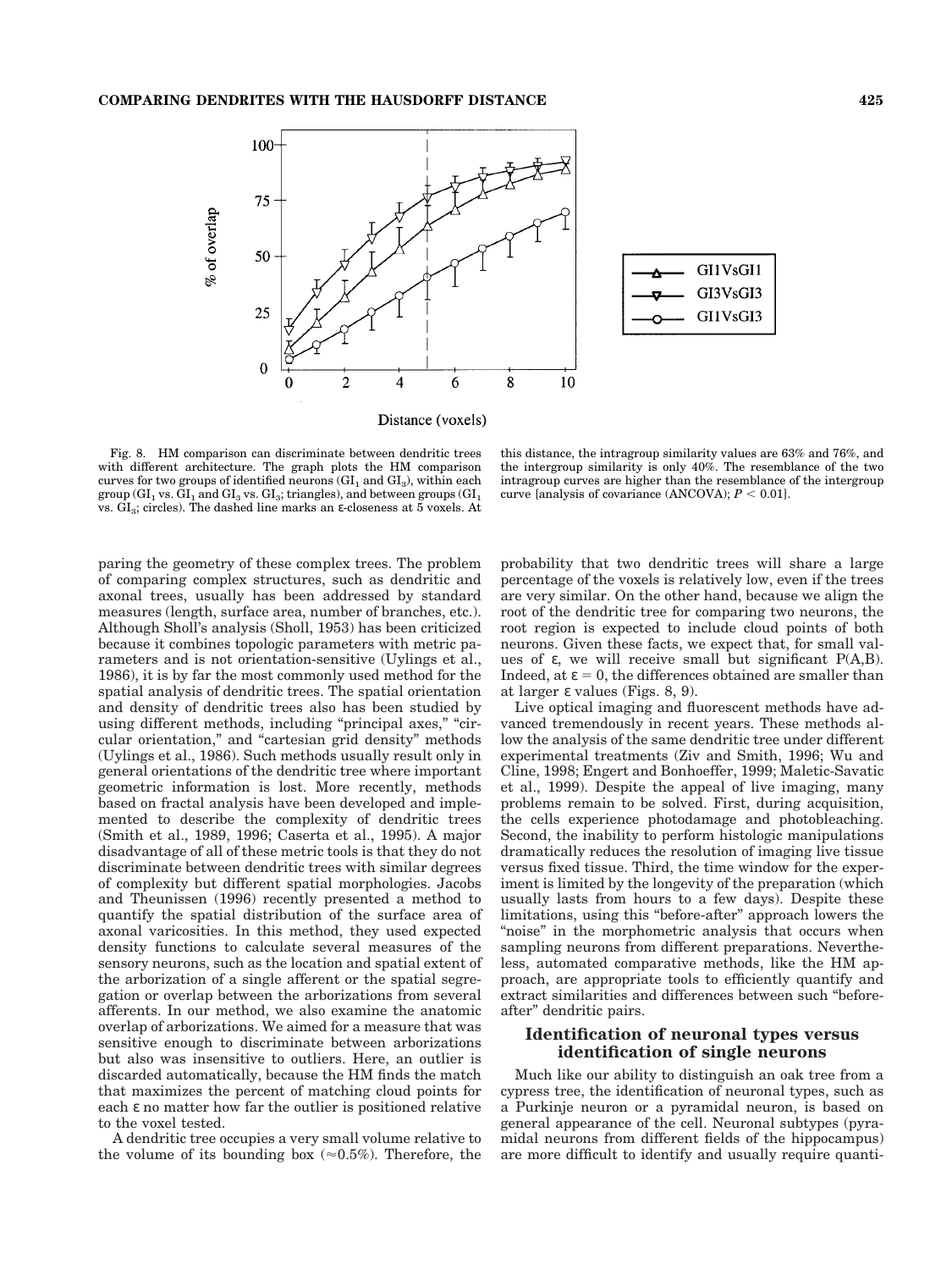

Fig. 9. **A:** Photomicrograph (left) of two homologous GI<sub>2</sub>s from the same animal stained with neurobiotin. On the right is a reconstruction of a different pair of left and right GI<sub>2</sub>s. **B:** HM comparisons of homologous  $GI_2$  neurons from the same animal (intraanimal:  $n = 6$ 

cells from 3 animals) and from different animals (interanimal:  $n = 10$ cells from 10 animals). The intraanimal comparison curve is significantly higher than the interanimal comparison curve  $(P < 0.01)$ . Scale  $bar = 200 \mu m$ .

tative support. Changes in dendritic structure of the same neuron are even more difficult to depict (Fig. 7). For example, Kolb et al. (1994) used statistical treatment and cluster analysis to identify three types of horizontal cells in the human retina from Golgi-impregnated neurons. Matesz et al. (1995) used multivariate statistical techniques to assess the morphologic identity of functionally different motoneurons in the frog. In this report, we introduce the HM measure as a method for classifying cells based on their 3D spatial morphology.

Although identified invertebrate neurons are defined as "constant" in their morphology and physiology across members of a given species, there is some morphologic variability in their architecture. Vertebrate neurons usually are not identified as individuals but as neuron subtypes from a given population. Such neurons also show

A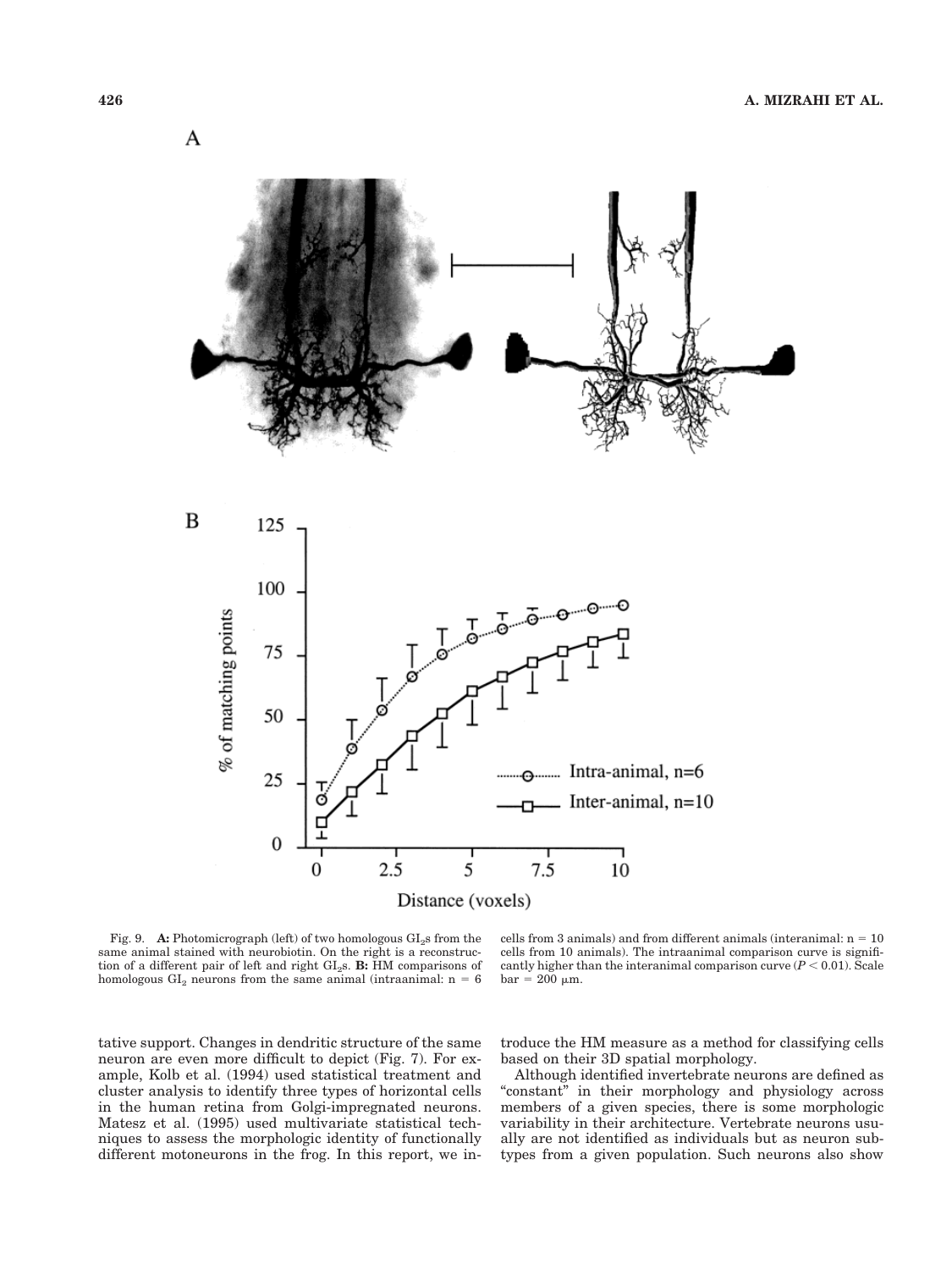#### **COMPARING DENDRITES WITH THE HAUSDORFF DISTANCE 427**

| Measure                                                               | Animal 1               |                        |                      | Animal 2               |                        |                      | Animal 3               |                        |                      |
|-----------------------------------------------------------------------|------------------------|------------------------|----------------------|------------------------|------------------------|----------------------|------------------------|------------------------|----------------------|
|                                                                       | $1 \text{G} 12^1$      | rGI2                   | Covariant            | lGI2                   | rGI2                   | Covariant            | lGI2                   | rGI2                   | Covariant            |
| No. of branches<br>Total length $(\mu m)$<br>Surface area $(\mu m^2)$ | 138<br>4.459<br>34.460 | 130<br>4.738<br>32.340 | 0.04<br>0.04<br>0.05 | 127<br>3.557<br>29.288 | 152<br>4.090<br>32.263 | 0.12<br>0.09<br>0.07 | 167<br>4.544<br>35.128 | 188<br>4.996<br>40.252 | 0.08<br>0.07<br>0.10 |

TABLE 1. Morphometric Parameters of Left and Right Pairs of Giant Interneuron 2

1 lGI2, left giant interneuron 2; rGI2, right giant interneuron 2.

striking similarities in general appearance. An interesting question is whether identifiable invertebrate neurons show a comparable degree of similarity to vertebrate neurons from a given subtype. For instance, the coefficients of variance of the total dendritic length for CA1, CA2, and CA3 pyramidal neurons of the rat were reported at 0.08, 0.06, and 0.24, respectively (Ishizuka et al., 1995), and at 0.20 for thalamocortical projection neurons of the cat (Ohara et al., 1995). These cells have total dendritic lengths that are comparable to those of the GIs (roughly  $10,000 \mu m$ ) but that do not seem less variable than the variability values we obtained  $(0.27, 0.26,$  and 019 for  $GI<sub>1</sub>$ ,  $GI<sub>2</sub>$ , and  $GI<sub>3</sub>$ , respectively). Quantitative comparison based on standard morphometric parameters is insufficient, as we have shown here. Future comparative work using the HM method will shed more light on this issue.

## **Variability of identified neurons**

Although the dendritic branching patterns of neurons are very diverse, classes of neurons, such as pyramidal cells, share similar dendritic geometry. In the vertebrate brain, dissociated neurons of a given class, such as hippocampal pyramidal neurons, tend to redifferentiate dendritic arbors in vitro according to their morphology in vivo (Banker and Cowan, 1979). It is a well-established fact that invertebrate identified neurons show some morphologic variability. More specifically, the dendritic branching pattern of homologous, identified neurons shows some variability, indicating that dendritic architecture is not under strict genetic control (Macagno et al., 1973; Goodman, 1978; O'Shea et al., 1974; Hikosaka et al., 1996). These experiments reported that, although the locations of the major arborizations of an identified neuron occur with little variability, the fine pattern of dendritic branching is variable. Homologous, identified neurons within an animal are known to be more self similar than homologues from different animals, as shown in the optic system of daphnia (Macagno et al., 1973) and the visual neurons of grasshoppers (Goodman, 1978). Our HM analysis supports these previous qualitative observations by implementing quantitative measurements of similarity. Analysis of the dendritic resemblance between cells from the same animal with the HM method shows that homologous left and right GI<sub>2</sub>s from the same animal exhibit a higher degree of similarity in their dendritic geometry than GI<sub>2</sub>s from different animals. Thus, our results provide further support for the idea that dendritic architecture is the product of both intrinsic influences and extrinsic influences.

#### **Limitations of the Hausdorff method**

One may claim that the requirement to convert the dendritic segments into clouds of points in space is a disadvantage of the HM method (Fig. 6). During this conversion, topologic information regarding branching patterns is lost. Indeed, topologic variability is a complicated geometric problem that usually is addressed by morphometric parameters, such as tree order, tests for asymmetry, and vertex analysis (Verwer and van Pelt, 1986; van Pelt et al., 1992). Recently, van Pelt et al. (1997) developed a mathematical model to investigate topologic variability during neurite outgrowth. The topology of dendritic trees is an important issue in a complete morphologic analysis but is beyond the scope of the current study.

In conclusion, this study has shown that the HM method is a straightforward test to measure geometric similarity between dendritic trees.

## **ACKNOWLEDGMENTS**

The authors thank Y. Manor and G. Haspel for critically reading early versions of this article. This work was supported by an equipment grant to F.L from the Israel Science Foundation (grant 9001/95). M.J.K. and K.K. were supported by the Israel Science Foundation founded by the Israel Academy of Sciences and Humanities. K.K. was supported by the Mary Upson Award, College of Engineering, Cornell University.

#### **LITERATURE CITED**

- Bacon JP, Blagburn JM. 1992. Ectopic sensory neurons in mutant cockroaches compete with normal cells for central targets. Development 115:773–784.
- Banker GA, Cowan WM. 1979. Further observations on hippocampal neurons in dispersed cell culture. J Comp Neurol 187:469–494.
- Blagburn JM, Beadle DJ. 1982. Morphology of identified cercal afferents and giant interneurons in the hatching cockroach *Periplaneta americana*. J Exp Biol 97:421–426.
- Blagburn JM, Sosa MA, Blanco RE. 1996. Specificity of identified central synapses in the embryonic cockroach: appropriate connections form before the onset of spontaneous afferent activity. J Comp Neurol 373: 511–528.
- Caserta F, Eldred WD, Fernandez E, Hausman RE, Stanford LR, Bulderev SV, Schwarzer S, Stanley HE. 1995. Determination of fractal dimension of physiologically characterized neurons in two and three dimensions. J Neurosci Methods 56:133–144.
- Chew LP, Kedem K. 1998. Getting around a lower bound for the minimum Hausdorff distance. Computat Geometry Theor Application 10:1–6.
- Chew MT, Goodrich MT, Huttenlocher DP, Kedem K, Kleinberg JM, Kravetz D. 1997. Geometric pattern matching under Euclidean motion. Computat Geometry Theor Application 7:113–124.
- Daley DL, Vardi N, Appignani B, Camhi JM. 1981. Morphology of the giant interneurons and cercal nerve projections of the American cockroach. J Comp Neurol 196:41–52.
- Engert F, Bonhoeffer T. 1999. Dendritic spine changes associated with hippocampal long-term synaptic plasticity. Nature 399:66–70.
- Goodman CS. 1978. Isogenic grasshoppers: genetic variability in the morphology of identified neurons. J Comp Neurol 182:681–706.
- Hikosaka R, Takahashi M, Takahata M. 1996. Variability and invariability in the structure of an identified nonspiking interneuron of crayfish as revealed by three-dimensional morphometry. Zool Sci 13:69–78.
- Hill ES, Blagburn JM. 1998. Indirect synaptic inputs from filiform hair